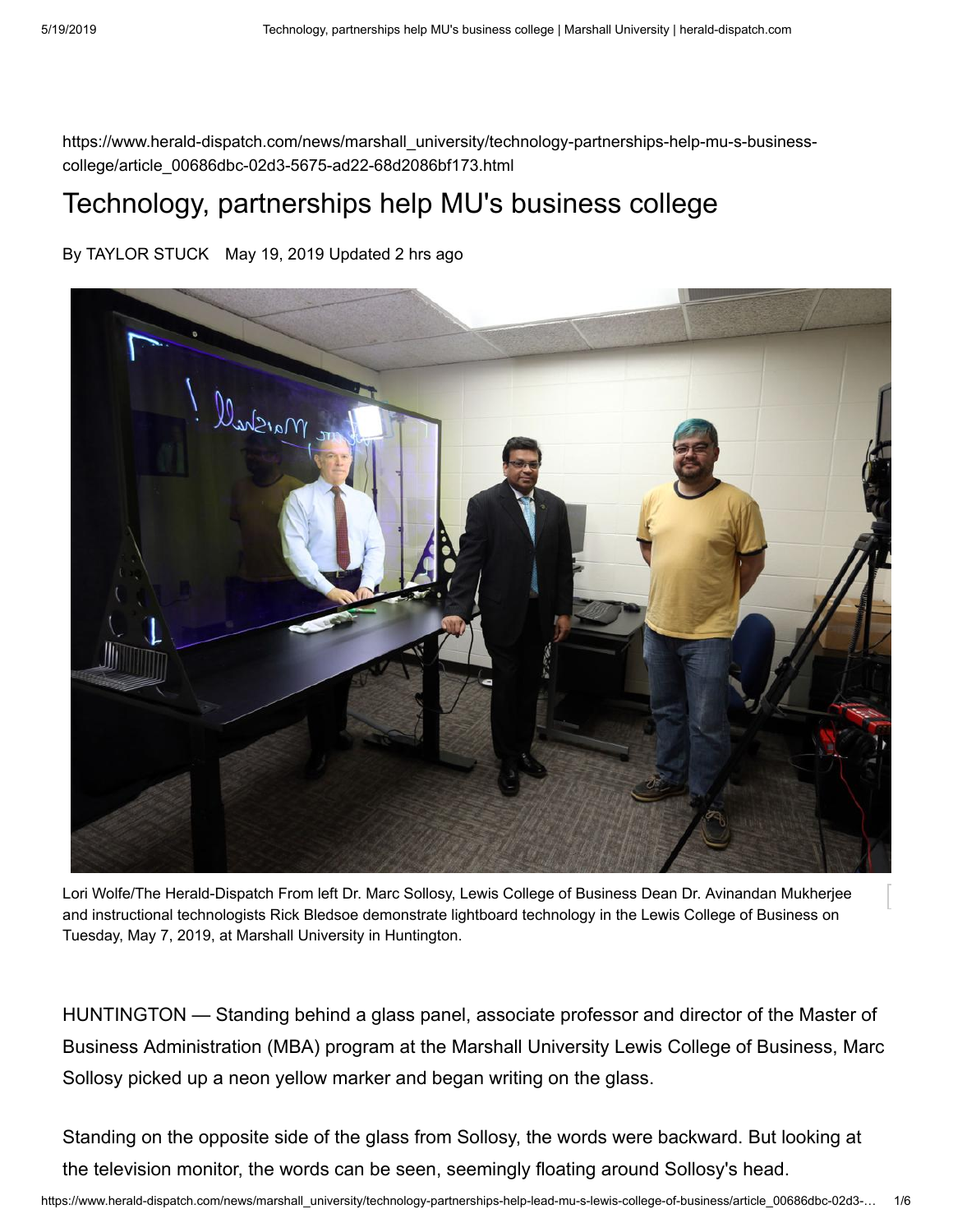Marshall is the first university in the state and one of 350 in the world to have a new Learning Glass Lightboard thanks to a generous donation by the Hoops family. Housed in the Hoops Video Studio on the third floor of Corbly Hall, the leaders of the College of Business hope the technology will make online courses more engaging as the world of higher education transitions to a more online format.

"Have you ever taken a class online? They are kind of boring," Sollosy said. "They are pretty much 'read this' and take a test. What this does is all of a sudden it allows you to interact with the instructor. It's like you are in the room with the instructor."

The Lightboard is just one of the ways the college of business, under the direction of Dean Avinandan Mukherjee and in partnership with business leaders like former Intuit CEO and Marshall alumnus Brad Smith, is leading Marshall into the future.

"What Brad is challenging us to do is reimagine the entire college and its academic functions," Mukherjee said. "It's really a challenge to create a bold future for the college and to be unique and distinctive in many ways."

The college is already distinct. The Princeton Review and College Consensus recently named the college one of the best in the nation to receive an MBA.

Evaluating and adding new, in-demand curriculum - online and in person - and new student supports like the Innovation Center paired with a new building in the near future are all a part of how the COB is blazing a trail to the future.

### Let there be light

As the college of business and Marshall as a whole works to strengthen its online program offerings, Sollosy said he believes the new technology will help make the courses even more attractive.

While working on a project commissioned by Jeff Hoops for the Grand Patrician Resort he is building in Milton, Sollosy also was researching ways to make online courses more engaging and found the Learning Glass Lightboard technology, which is fairly new. When discussing how Hoops could compensate Sollosy and the university for his time and service, Sollosy pulled out a proposal he was working on to request funding to purchase the technology.

#### "Fund this," he told Hoops.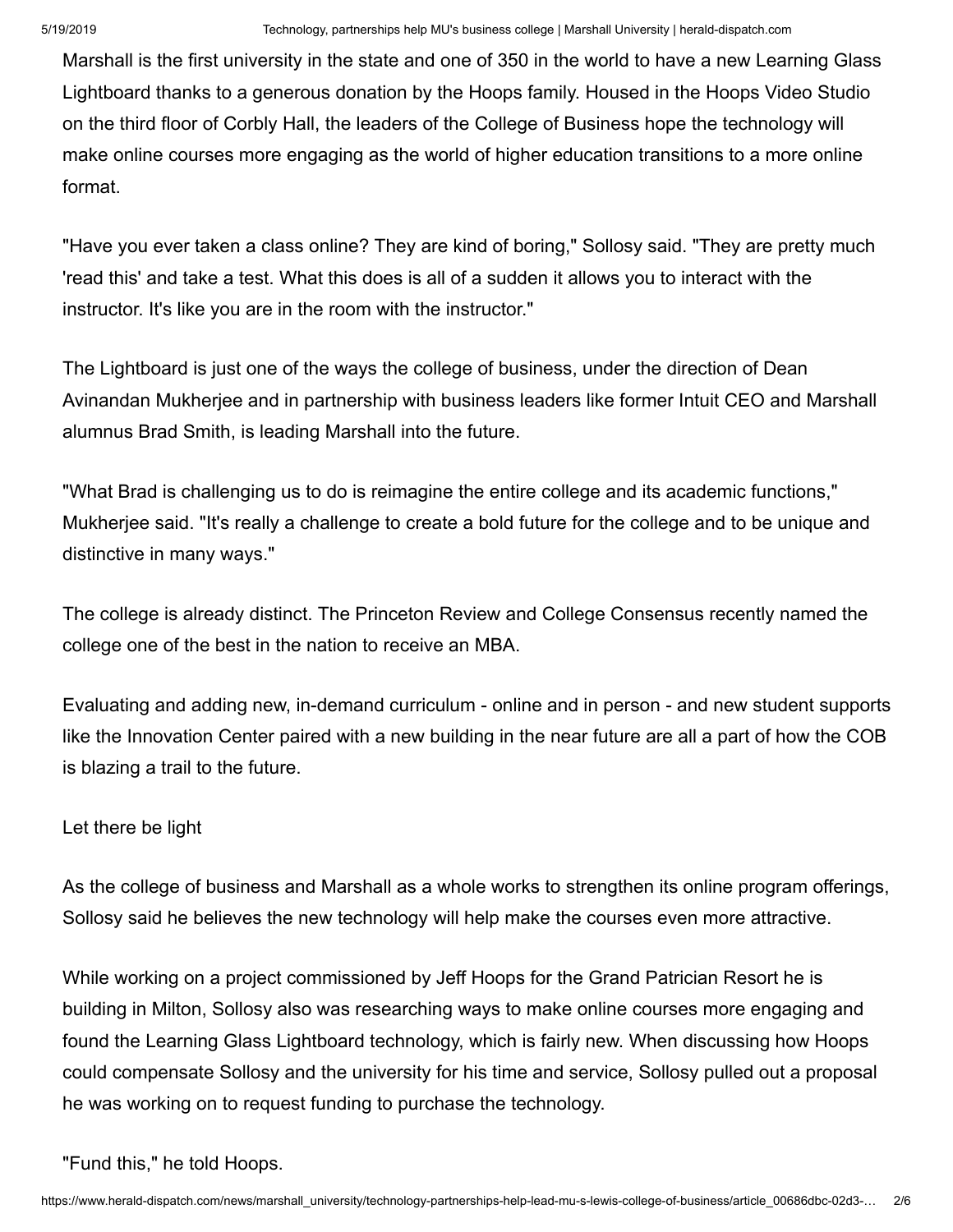So after an approximately \$20,000 donation and a new wall, the technology rests in the Hoops Visual Studio, available for faculty members to use to enhance their courses.

The setup is similar to a green screen used by a TV meteorologist. The Lightboard is the screen, and flips the image so it appears correct on video. Instructors can write out equations, draw on maps, show PowerPoint presentations and interact with them, and get creative in interacting more with students.

"I teach a capstone class, and one of the things I have found frustrating is I use a simulation and out of that simulation comes a lot of output. In the classroom, I'll put the output up on the board and we will talk about it and we can point it out," Sollosy said. "I have tried for a number of years to accomplish a similar effect in my online classrooms, using an iPad, using Camtasia - all that."

Now, Sollosy can put the simulation on the Lightboard and do all of the same drawing, writing and explaining he does in a campus classroom.

Sollosy said every time a new person tries the board out, they come up with new ways to use it. He plans to practice and try things out over the summer. He said he also wants each faculty member to create an introductory video and he would also like to create a tutorial video library, with short videos explaining an equation learned in freshman year, for example.

Stacy McGhee, a graduating online MBA student, said she thinks the Lightboard will be a great addition to the online learning experience.

"The main thing you are missing is what you get in a physical classroom," she said. "To be able to put an equation up on the board, more or less - it takes a lot more time to teach yourself an equation than it does to have someone show you how to do it."

### Virtual learning

McGhee is a full-time working mom, so when she decided she wanted to get a master's degree to strengthen her skill set and ensure a stronger future, she knew online was the only way it was going to be accomplished.

Living and working in Kanawha County, McGhee said she had always heard great things about Marshall even though she was unable to attend during undergrad. So she emailed inquiring about an online MBA, unsure if it was even an option. It was perfect timing - Marshall was accepting its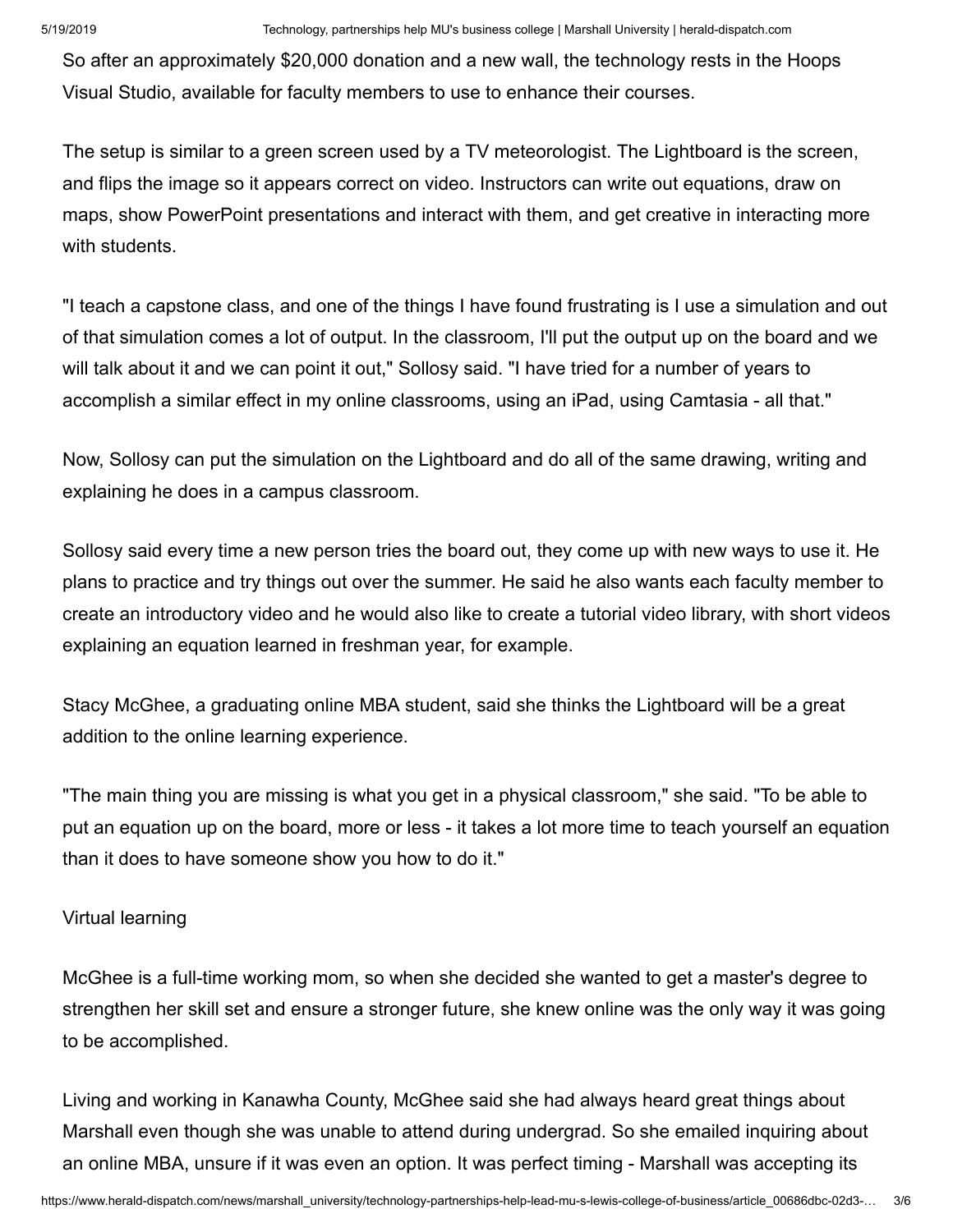first class into the online-only MBA program.

"It's difficult," said McGhee, who graduated this month with a 4.0 GPA. "Instead of class time with a professor, it takes a lot of discipline because you have to teach the material to yourself. And it's not really like you can do it all at once. You have due dates just like the physical classroom setting. It's tough when you are working and a mom to be responsible and make yourself sit and work when things are due. ... In the end, I finished it and I feel really good. I don't think it would be impossible for anyone. You just have to have the motivation to do it."

It's because of students like McGhee that Sollosy says online programming is here to stay. That, and more students now will have grown up using computers and learning on computers, so online college will be a good fit.

That is why along with more online graduate degrees, the college of business is now working on an online undergraduate general business degree. Though an online undergraduate degree foregoes the traditional "college experience" many are still looking for, Sollosy said he believes more students will be looking for ways to obtain a degree that has more flexibility.

Marshall as a whole is looking to further promote its online programming, with President Jerome Gilbert telling board of governor members during the last meeting the communications department was meeting with a marketing consultant to strategize ways to better market those programs.

#### Innovating

The new technology is just one of several new and exciting things at the college of business. With two years under his belt, Mukherjee said this is the college's best year yet.

Along with the online undergraduate degree, the college is planning a doctoral business administration program, which Mukherjee said he believes will be a high-demand program, helping fill holes in the consulting sector as well as faculty positions at business school. The program will be a hybrid, meaning it will be mostly online with five in-face meetings a year. It will be the second doctoral program in the COB.

The college will also be adding more certificates. Starting next fall, all business students will receive a certificate in Microsoft Office.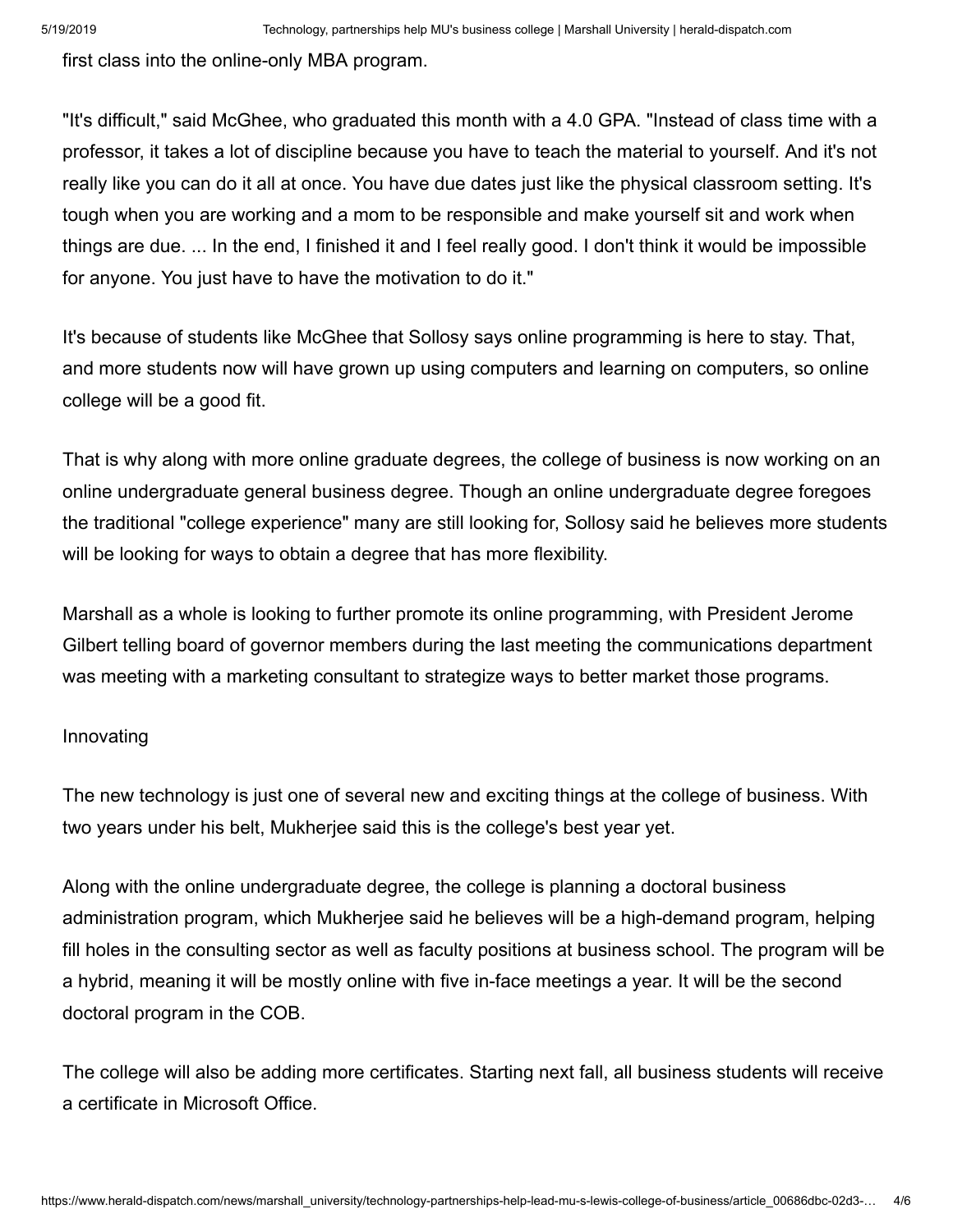Mukherjee said for the first time in a decade, the college is reviewing and reimagining the core courses, which are the base courses all business students take regardless of major.

"It will help us build a curriculum that is state-of-the-art for the new generation and new industry that we face," he said. "Our huge effort right now is entrepreneurship and innovation. This college is all about entrepreneurship and innovation. We want every student in the business school to learn design thinking. Again, I cannot thank Brad Smith enough for his interest in how we teach and how we deliver our education to energize young thinkers to be entrepreneurs and innovators."

Smith will work with faculty this summer to help them incorporate design thinking - a way of identifying problems and finding solutions - into regular coursework.

"The average number of careers an American will have in a lifetime is about five, and between five to 17 jobs in their lifetime, according to different studies," Mukherjee said. "We are looking at a time called the gig economy. It requires a global mindset as opposed to a fixed mindset. It requires the ability to quickly learn, experiment, fail, learn from it again and move forward. That's where we are trying to play a role. We are trying to be in the lifelong learning process. No matter the age, experience, background, there is something for everyone in our programs."

The innovative learning is coupled with new spaces to enhance the learning experience. Along with the video studio, Corbly Hall houses the new Innovation Center, or I-Center. Supplied with 3D printers, white boards and space to discuss, the center serves both the community and students.

Similarly, the recently unveiled Brad D. Smith Business Incubator will help students and community members with viable business ideas get started and flourish.

Again thanks to Smith, the college is also working toward building a completely new building. Smith has donated \$25 million - a large chunk of the funds - but more still needs to be raised. Mukherjee said they are looking at a five-year timeline.

"Innovation is the answer to disruption," Mukherjee said. "I think higher education is in disruption right now because all the rules we knew are breaking. We used to think everything needed to be three credits. Now we are talking about stackable credits, micro-credentials and nano-degrees, and modular construction so you can make your degree what dreams come true. When we see these trends, it's up to us to innovate fast enough to be on top of these trends so we are not held behind."

To learn more about the programs offered in the Lewis College of Business, visit [www.marshall.edu.](http://www.marshall.edu/)